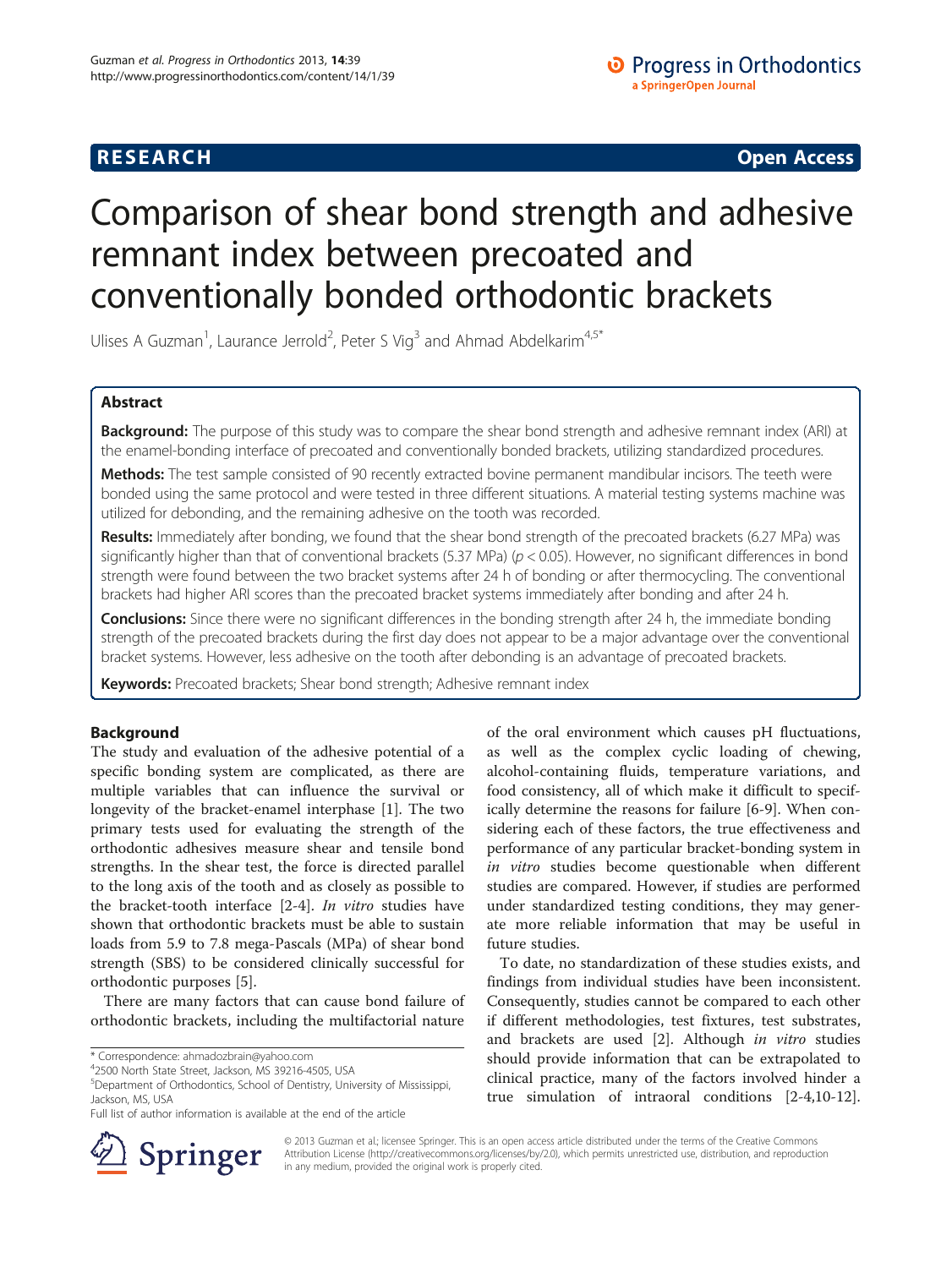Moreover, many valuable bonding studies have been conducted utilizing different test substrates, human teeth, bovine teeth, and artificial materials such as porous ceramics under incomparable testing conditions with different methodologies and protocols, resulting in inconsistent information [\[13](#page-4-0)-[19\]](#page-4-0).

Numerous studies have made suggestions to overcome the problems associated with the clinical applicability of results from in vitro studies. Technical specifications, as described in ISO/TS 11405:2003, provide guidance for the selection of substrates and storage and handling conditions, as well as the essential characteristics of different test methods for quality testing. Therefore, the purpose of this study was to compare the SBS and adhesive remnant index (ARI) at the enamel-bonding interface between precoated and conventionally bonded brackets, utilizing standardized procedures, thereby facilitating comparisons among studies.

# Methods

## Study population

The test samples consisted of 90 recently extracted (<6 months) bovine permanent mandibular incisors. Bovine mandibular incisors are considered a viable option in bonding studies as they are readily available, inexpensive, and similar to human teeth. In addition, they have larger crystal grains and more lattice defects than human teeth, resulting in lower critical surface tension, probably related to their slightly lower bonding values than human teeth. Studies have demonstrated that bonding strength increases in older teeth as opposed to recently extracted teeth [[20,21\]](#page-4-0).

These recently extracted incisors were obtained from the Animal Technologies, Inc. (Tyler, TX, USA). In order to standardize the study, we controlled for the variability of results by using one specific sample type; thus, deciduous mandibular incisors were excluded from the study. As reported by Oesterle et al., there are differences in bond strength between bovine deciduous incisors (21%) and permanent incisors (35%) [\[22](#page-4-0)]. The teeth were only obtained from The United States Department of Agriculture or equivalent inspected facilities, where animals received ante- and post-mortem inspection, and were free of contagious diseases. The substrate was collected from the animals < 30 months from the same lot. The bovine teeth were extracted from a different lot, representing different extraction times, to standardize and control for the variability of results, as reported by Nakamichi et al. who established that bonding strength increases as teeth age [\[20\]](#page-4-0).

## Testing conditions

Immediately after extraction, the teeth were washed in running water, and all blood and adherent tissue were

removed. The teeth were then placed in distilled water and stored at 37°C. The 90 teeth were divided into three groups of 30 specimens; the three groups represented three time points: T1, T2, and T3. A standard reproducible flat surface was utilized on each tooth, where two brackets (precoated and conventionally bonded) were placed on each facial surface. The tooth surfaces were kept wet at all times. The enamel was cleaned with pumice. The enamel was etched with 35% phosphoric acid gel (3 M Unitek, Monrovia, CA, USA) for 20 s, rinsed under running water for 20 s, and then dried with oiland moisture-free compressed air. The teeth were mounted in a custom-made baseholder and then bonded (Transbond™ XT, 3 M Unitek) and light cured using Ortholux LED (3 M Unitek) at a wavelength of 460 nm for a total of 10 s (5 s on the mesial and 5 s on the distal aspects) on selected brackets (maxillary left incisors). This was performed in a standardized manner, utilizing height gauge with an identical amount of pressure applied to each bracket, namely, 30 g of force using a force gauge (Dontrix gauge, Invecta®, GAC, Bohemia, NY, USA).

The following bracket systems were used: type A was Smart Clip MBT High TQ (3 M Unitek) self-ligating metal brackets, and type B was APC™ II Adhesive Coated Appliance Smart Clip MBT High TQ (3 M Unitek) self-ligating metal brackets. Each bracket system was tested at three different time points: (1) Very shortterm (T1): 15 min after bonding, (2) short-term (T2): 24 h after bonding, and (3) after thermocycling (T3): 1,000 cycles in water between 5°C and 55°C after 24 h of storage in water at 37°C. Each cycle was at least 20 s, with a transfer time between baths for 5 to 10 s.

# Testing of shear bond strength

The specimens were stored in distilled water prior to testing at  $(37^{\circ}C \pm 2^{\circ}C)$  and tested immediately after removal from water. An MTS machine (MTS Insight 1, MTS Systems Corporation, Eden Prairie, MN, USA) was used to evaluate the force applied to debond the brackets. Debonding was performed with an MTS Insight 1 machine with a blade design, pin under an occlusogingival load at a crosshead speed of 0.5 mm/ min, beginning at 2 mm from the bracket to the metal pin of the MTS unit that recorded the test results. The results were recorded in MPa by a computer connected to the machine. Each tooth was oriented so that its facial surface was parallel to the direction of force during the shear testing. The shear force application was directly applied to the bracket-tooth interface, near the base.

## Testing the adhesive remnant index

After bracket failure, the enamel surface was examined under optical magnification  $(x10)$ , and the amount of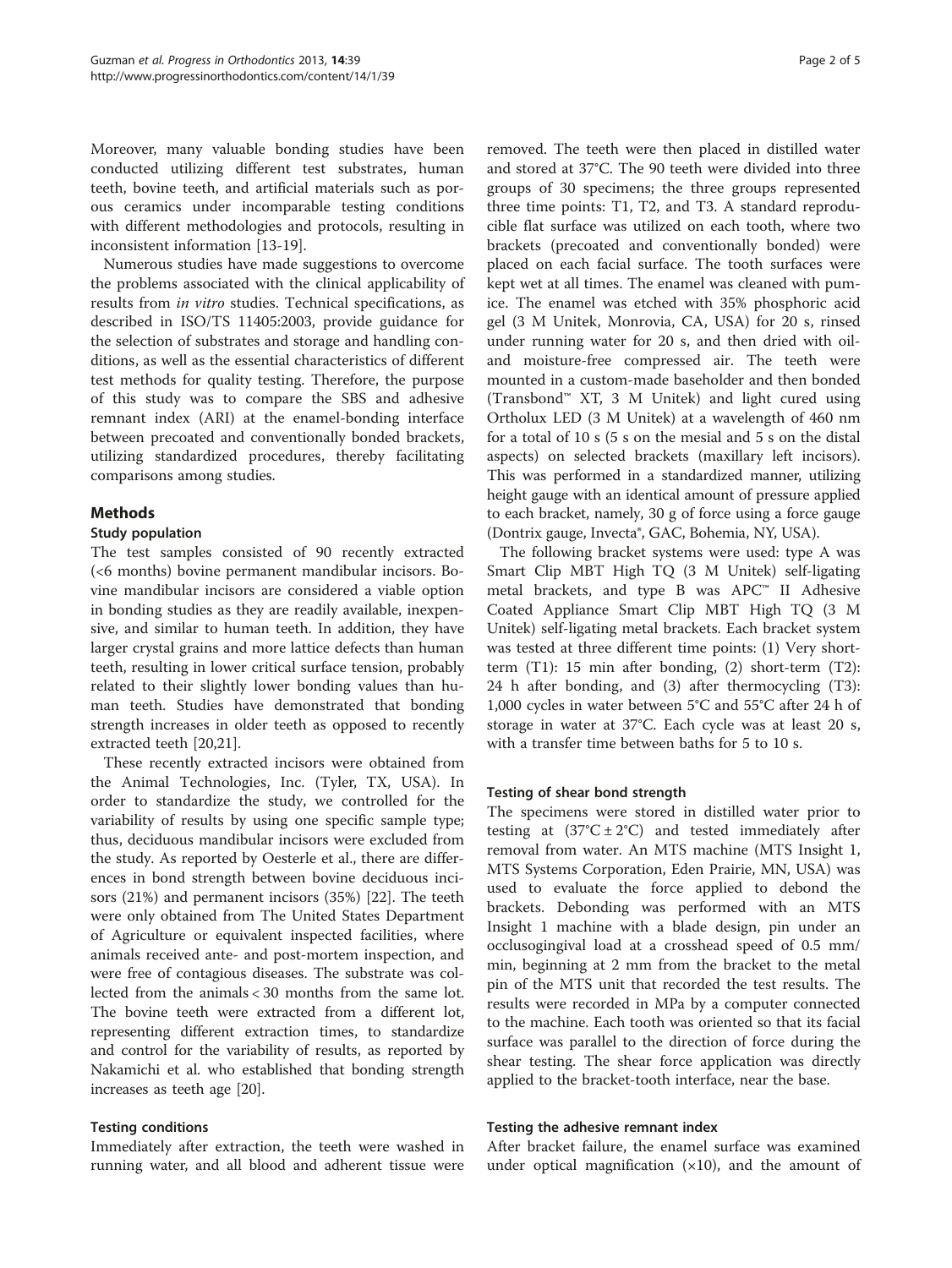adhesive remaining on the tooth was recorded using the ARI. The criteria for ARI scoring were as follows: 0, no adhesive on the tooth; 1, less than 50% adhesive on the tooth; 2, more than 50% adhesive on the tooth; and 3, all adhesive remained on the tooth.

## Statistical analyses

Student's  $t$  test analysis was used to determine whether there was a significant difference in the shear bond strength between the two test groups. One-factor analysis of variance (ANOVA) was used to analyze the difference and to compare each bracket performance within itself at T1, T2, and T3. Mann–Whitney nonparametric statistical analysis was used to compare the ARI between the two test groups, and Kruskal-Wallis non-parametric statistical analysis was used to compare each bracket performance within itself at T1, T2, and T3. All the statistical analyses were performed using the SPSS software (version 18, SPSS, Inc., Chicago, IL, USA). P values less than 0.05 were considered significant.

## Results

#### Shear bond strength

The SBS values for the two bonding systems are presented in Tables 1 and 2. The results demonstrated that immediately after bonding, the mean SBS for the precoated bracket system was significantly higher than that in the conventional group (6.27 and 5.37 MPa, respectively,  $p < 0.05$ ). However, no significant difference was found in the SBS between both groups at 24 h and after thermocycling. When comparing the mean SBS difference within the conventional bracket system at different time points (T1, T2, and T3), the ANOVA analysis demonstrated that the mean SBS difference was significantly higher after 24 h compared to immediately after bonding. Comparing the SBS mean difference within the precoated bracket system within the same bracket system at T1, T2, and T3, the ANOVA analysis demonstrated a significantly higher mean value after 24 h compared to immediately after bonding.

## Adhesive remnant index

The results of the ARI analyses are presented in Tables 3 and [4.](#page-3-0) The significant differences were found in the ARI scores between the conventional and the precoated

Table 1 Mean (SD) of shear bond SBS measured in MPa

| Time point               | Conventional<br>brackets SBS | Precoated<br>brackets SBS | P value |
|--------------------------|------------------------------|---------------------------|---------|
| T1 (immediately after)   | 5.37 (1.62)                  | 6.27(1.43)                | 0.028   |
| T2 (24 h after)          | 6.82(2.24)                   | 7.19(2.13)                | 0.516   |
| T3 (after thermocycling) | 6.54(3.08)                   | 7.39(2.36)                | 0238    |

Table 2 Mean (SD) of shear bond strength differences between the different time points

| Time point difference                                  | Conventional<br>brackets SBS<br>difference | P value | Precoated<br>brackets SBS<br>difference | P value |
|--------------------------------------------------------|--------------------------------------------|---------|-----------------------------------------|---------|
| T2 (24 h after) vs.T1<br>(immediately after)           | 1.45(0.62)                                 | 0.021   | 1.32(1.00)                              | 0.017   |
| T3 (after thermocycling)<br>vs. T2 (24 h after)        | $-0.28(0.84)$                              | 0.656   | 0.2(0.23)                               | 0.715   |
| T3 (after thermocycling)<br>vs. T1 (immediately after) | 1.17(1.46)                                 | 0.061   | 1.12(0.93)                              | 0.051   |

bonding systems when tested immediately and 24 h after bonding ( $p < 0.05$ ). When comparing the ARI within the same bracket system in different time points (T1, T2, and T3), there was insufficient evidence to conclude that there was a significant difference in the mean ARI scores for both bracket groups. As Table [5](#page-3-0) demonstrates, significantly higher ARI scores were found in the conventional group, which means that most adhesive remained on teeth after debonding of the conventional brackets.

# Discussion

The primary goal of this study was to follow the technical specifications established and recommended by ISO/TS 11405:2003. The standardization of the in vitro studies allows better comparison among studies, and the resulting information may provide relevant clinical information that can influence orthodontic treatment decisions. Determining the levels of clinically accepted bond strength and the best bracket system in terms of efficiency, cost, and bonding predictability have been and will continue to be of special interest.

In this study, it was found that the SBS of the precoated bracket and bonding system was significantly higher than that of the conventional bracket system immediately after bonding. However, no differences in bond strength were found 24 h after bonding or after thermocycling, confirming the exponential increase in bond strength the first few minutes after treatment and a gradual increase in bond strength after the first 24 h, as previously reported by Braem et al. [\[19](#page-4-0)]. The ANOVA analysis, which was performed to determine any differences in bond strength within the same bracket system, demonstrated that the mean SBS of the conventional

### Table 3 Mean (SD) of ARI at T1 to T3

| Time point               | Conventional<br>brackets ARI | Precoated<br>brackets ARI | P value |
|--------------------------|------------------------------|---------------------------|---------|
| T1 (immediately after)   | 1.97(0.81)                   | 1.47(0.90)                | 0.027   |
| T2 (24 h after)          | 1.73(0.79)                   | 1.30(0.84)                | 0.043   |
| T3 (after thermocycling) | 1.67(0.92)                   | 1.40(0.93)                | 0.270   |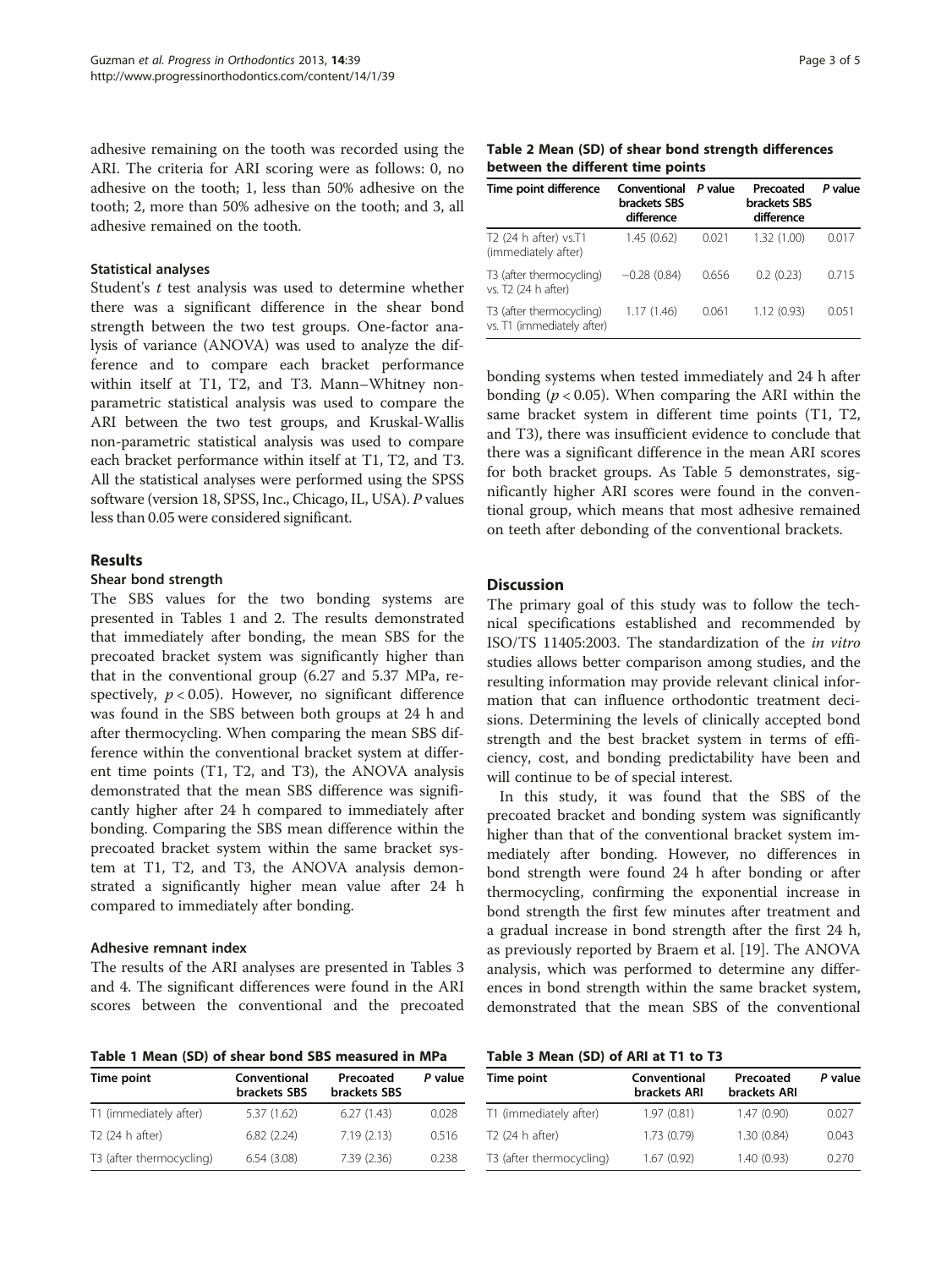| <b>Conventional brackets</b><br>ARI difference | P value | <b>Precoated brackets</b><br>ARI difference | P value |  |
|------------------------------------------------|---------|---------------------------------------------|---------|--|
| $-0.24(0.02)$                                  | 0.767   | $-0.17(0.06)$                               | 0.782   |  |
| $-0.06(0.13)$                                  | 0.817   | 0.1(0.09)                                   | 0.798   |  |
| $-0.3(0.11)$                                   | 0.656   | $-0.07(0.03)$                               | 0.815   |  |
|                                                |         |                                             |         |  |

<span id="page-3-0"></span>Table 4 Mean (SD) of adhesive remnant index differences between the different time points

bracket system after 24 h was higher than that immediately after bonding.

The conventional bracket demonstrated higher ARI scores than the precoated bracket system immediately after bonding and 24 h after bonding. In other words, the precoated brackets had less adhesive remaining after debonding. This is perhaps due to the fact that precoated brackets have a premeasured uniform layer of adhesive that is coated in a manner that leaves less adhesive after application, perhaps facilitating optimal application of the brackets to the tooth surface, minimizing adhesive quantity. It is also possible that this is a result of the uniform pressure applied in placing the adhesive on the mesh during machine precoating of the bracket during manufacturing, allowing better penetration of the bracket mesh.

When extrapolating these results to a clinical setting, it can be concluded that better bonding strength may not be a major advantage of the precoated brackets over the conventional ones. The time at which both bracket systems revealed possible clinical significance is usually addressed by recommending to orthodontic patients a soft diet during the first 24 h after bonding. However, less adhesive remnant is an advantage of precoated brackets. Other advantages of precoated brackets cannot be denied, such as consistent quality and quantity of the

adhesive, eliminating the need of adhesive application, reducing waste, allowing easier clean-up, and improving asepsis.

# **Conclusions**

This study allows the following conclusions to be made:

- (1) Compared to the conventional bracket system, the precoated bracket systems have significantly higher SBS only immediately after bonding. This may not have clinical significance, especially if the patient is instructed to start a soft diet if the conventional bracket system is used.
- (2) No difference in bond strength exists between precoated and conventional brackets 24 h after bonding or after thermocycling, confirming the exponential increase in bond strength after cure and the gradual increase in bond strength in the first 24 h.
- (3) When compared to conventional brackets, precoated brackets leave less adhesive remnant.
- (4) Immediate bond strength may not be a major advantage of one bracket over another between precoated and conventional bracket systems; however, less adhesive on the tooth after debonding is an advantage of precoated brackets.

|                           | Score          | Conventional brackets (%) | Precoated brackets (%) | Chi-square | P value |
|---------------------------|----------------|---------------------------|------------------------|------------|---------|
| Immediately after bonding | $\mathbf 0$    | 0(0)                      | 5(17)                  | 4.600      | 0.032   |
|                           |                | 10(33)                    | 10(33)                 |            |         |
|                           | $\overline{2}$ | 11(37)                    | 12(40)                 |            |         |
|                           | 3              | 9(30)                     | 3(10)                  |            |         |
| 24 h after bonding        | $\mathbf 0$    | 1(3)                      | 5(17)                  | 4.117      | 0.042   |
|                           |                | 11(37)                    | 13(43)                 |            |         |
|                           | 2              | 13(40)                    | 10(33)                 |            |         |
|                           | 3              | 6(20)                     | 2(7)                   |            |         |
| After thermocycling       | $\mathbf{0}$   | 1(3)                      | 5(17)                  | 4.117      | 0.042   |
|                           |                | 11(37)                    | 13(43)                 |            |         |
|                           | $\overline{2}$ | 13(40)                    | 10(33)                 |            |         |
|                           | 3              | 6(20)                     | 2(7)                   |            |         |

#### Table 5 ARI scores

0, no adhesive on the tooth; 1, less than 50% adhesive on the tooth; 2, more than 50% adhesive on the tooth, and 3, all adhesive remained on the tooth.